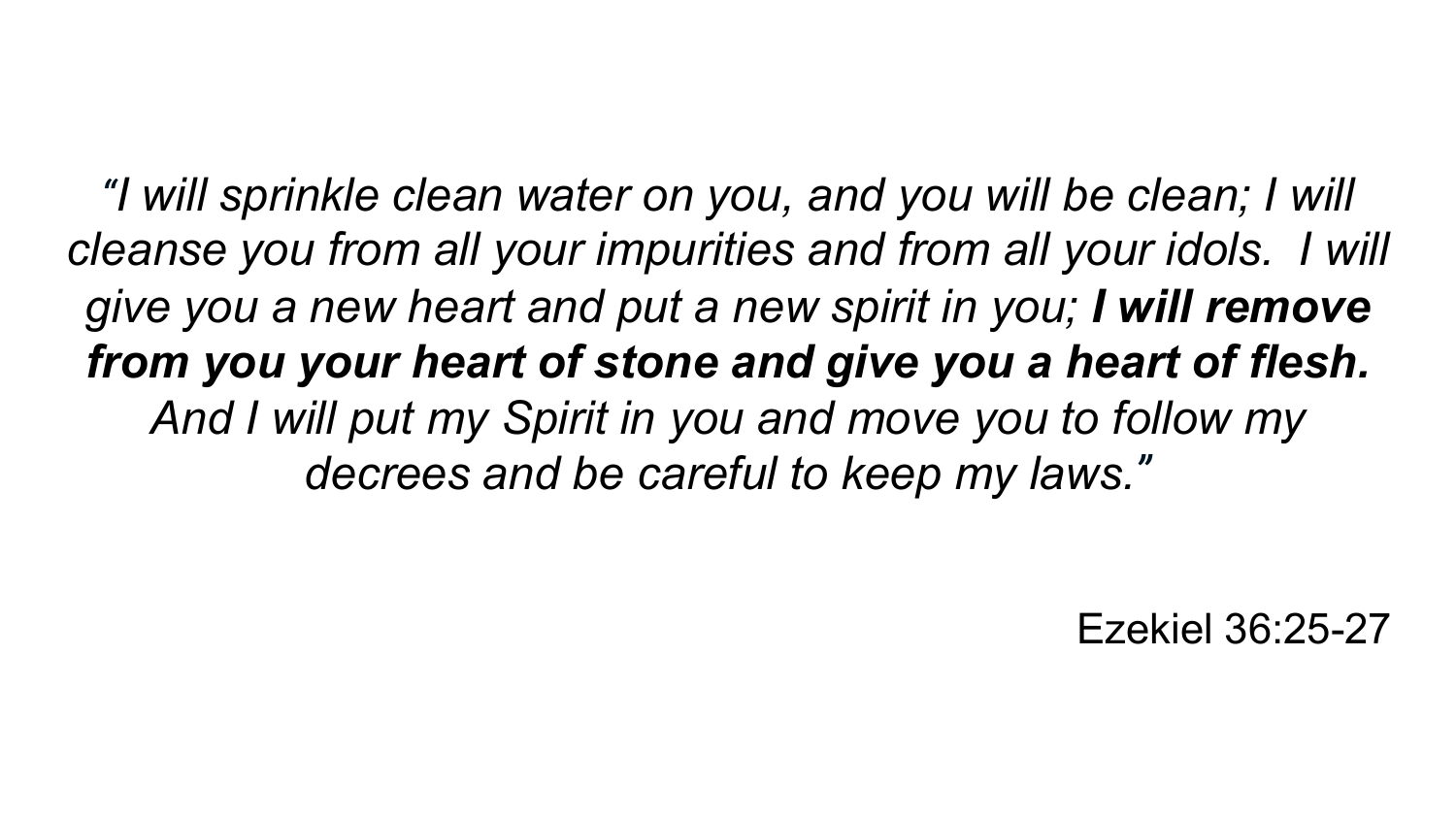*"But the Lord said to Samuel, "Don't judge by his appearance or height, for I have rejected him. The Lord doesn't see things the way you see them. People judge by outward appearance, but the Lord looks at the heart.."*

1 Samuel 16:7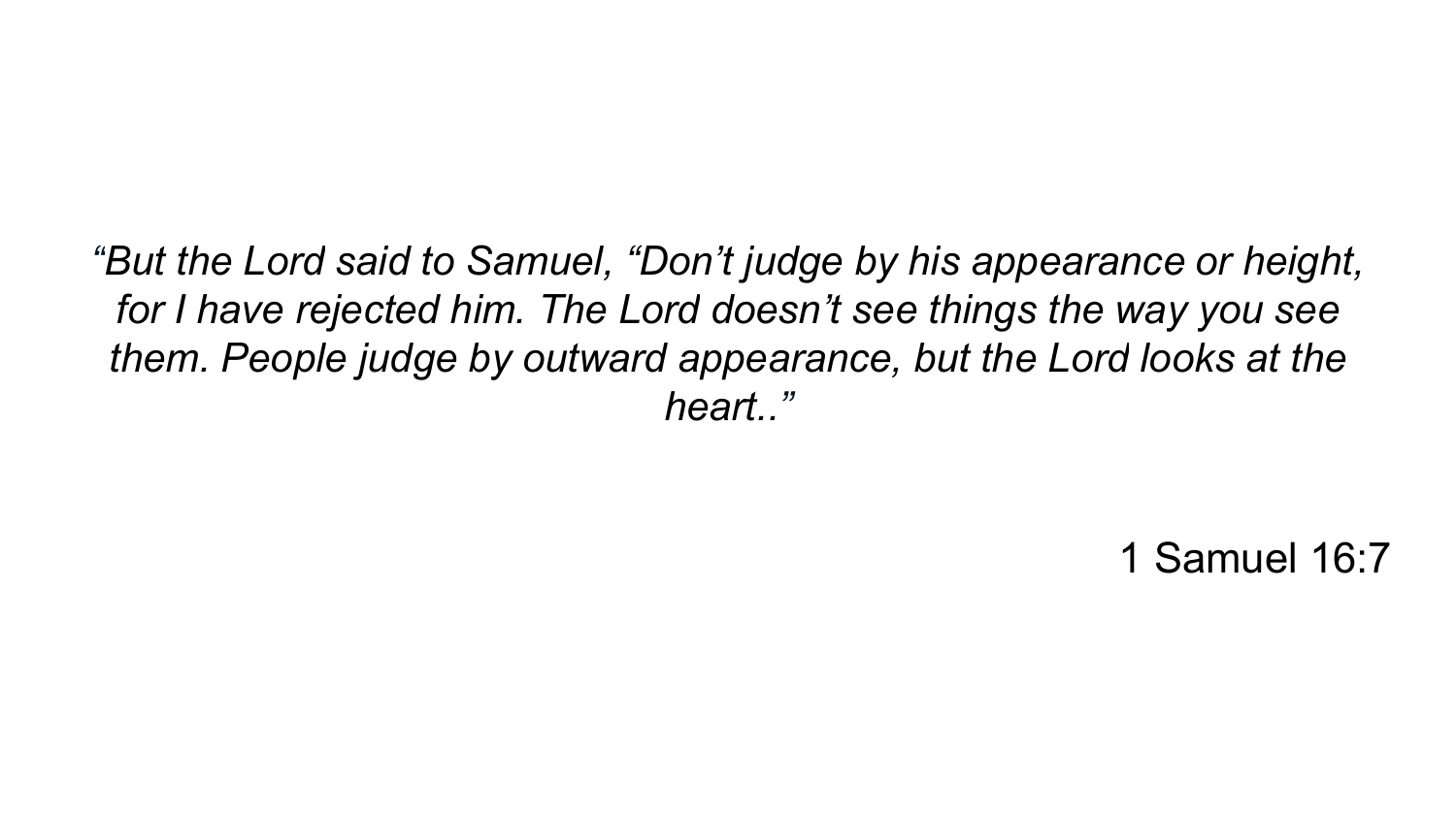*"You shall love the Lord your God with all your heart, with all your soul, and with all your strength."*

Deuteronomy 6:5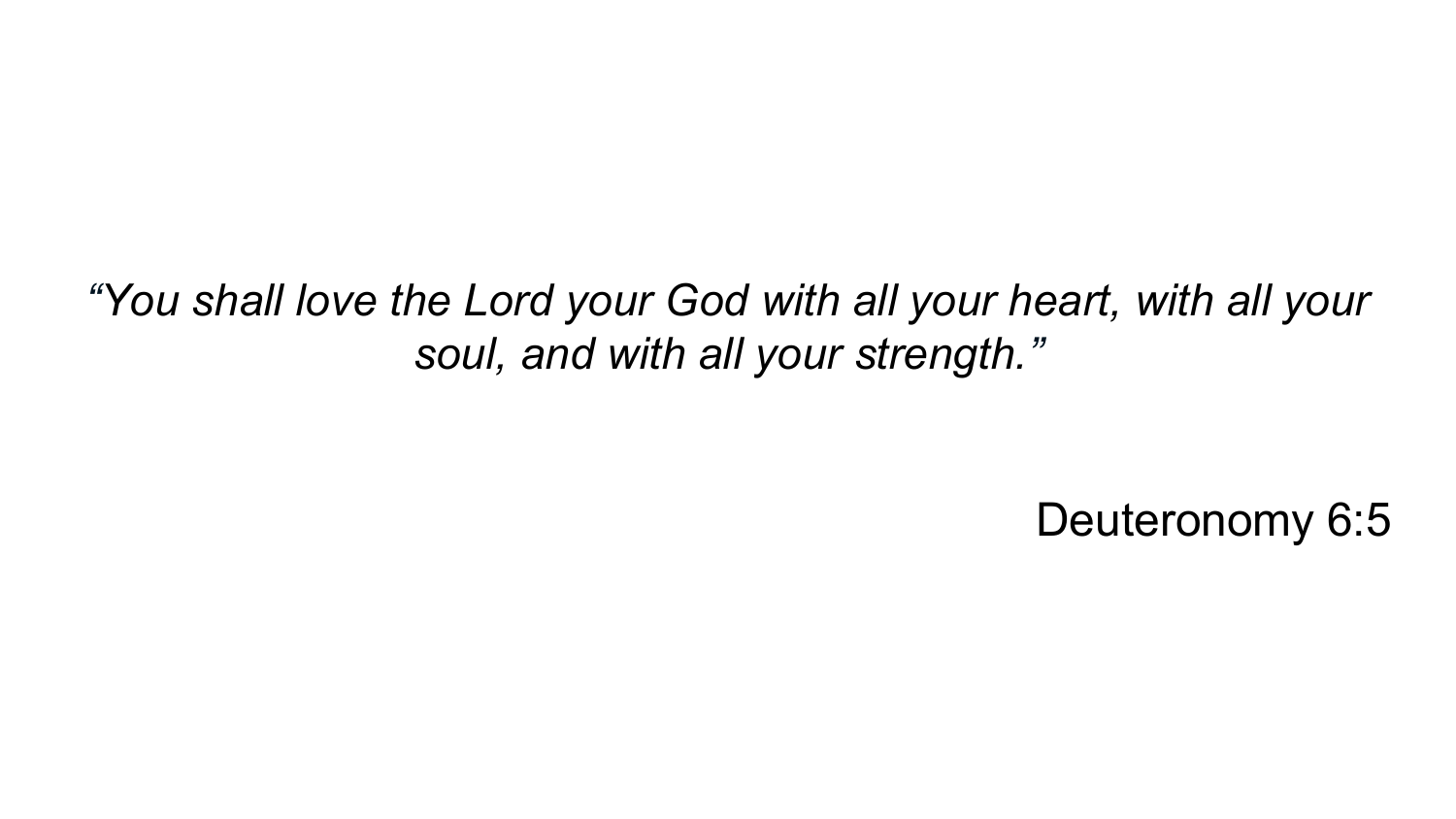*"Because your heart was responsive and you humbled yourself before the Lord when you heard what I have spoken … I also have heard you, declares the Lord.."*

2 Kings 22:19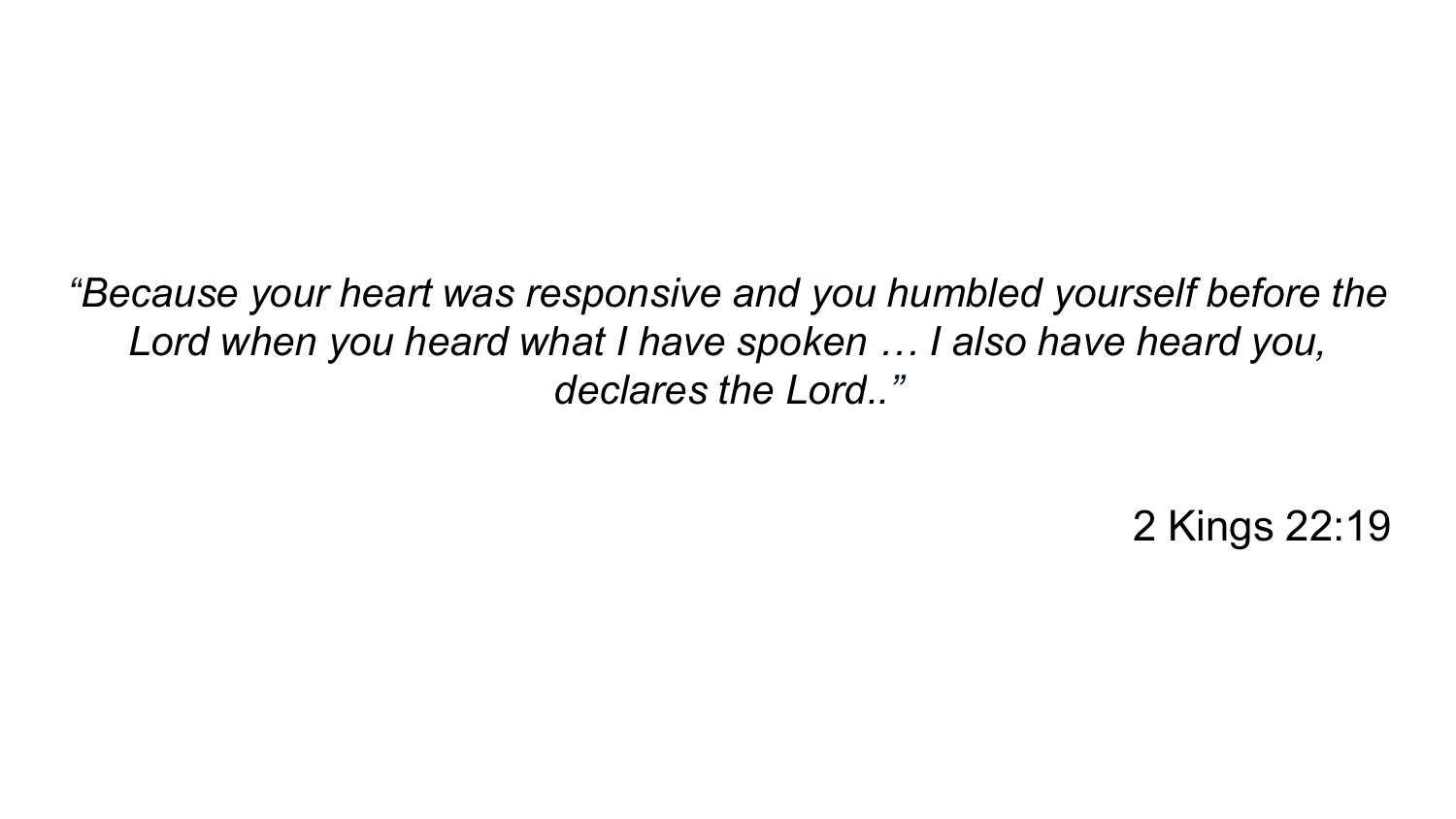*"Above all else, guard your heart, for it is the wellspring of life."*

Proverbs 4:23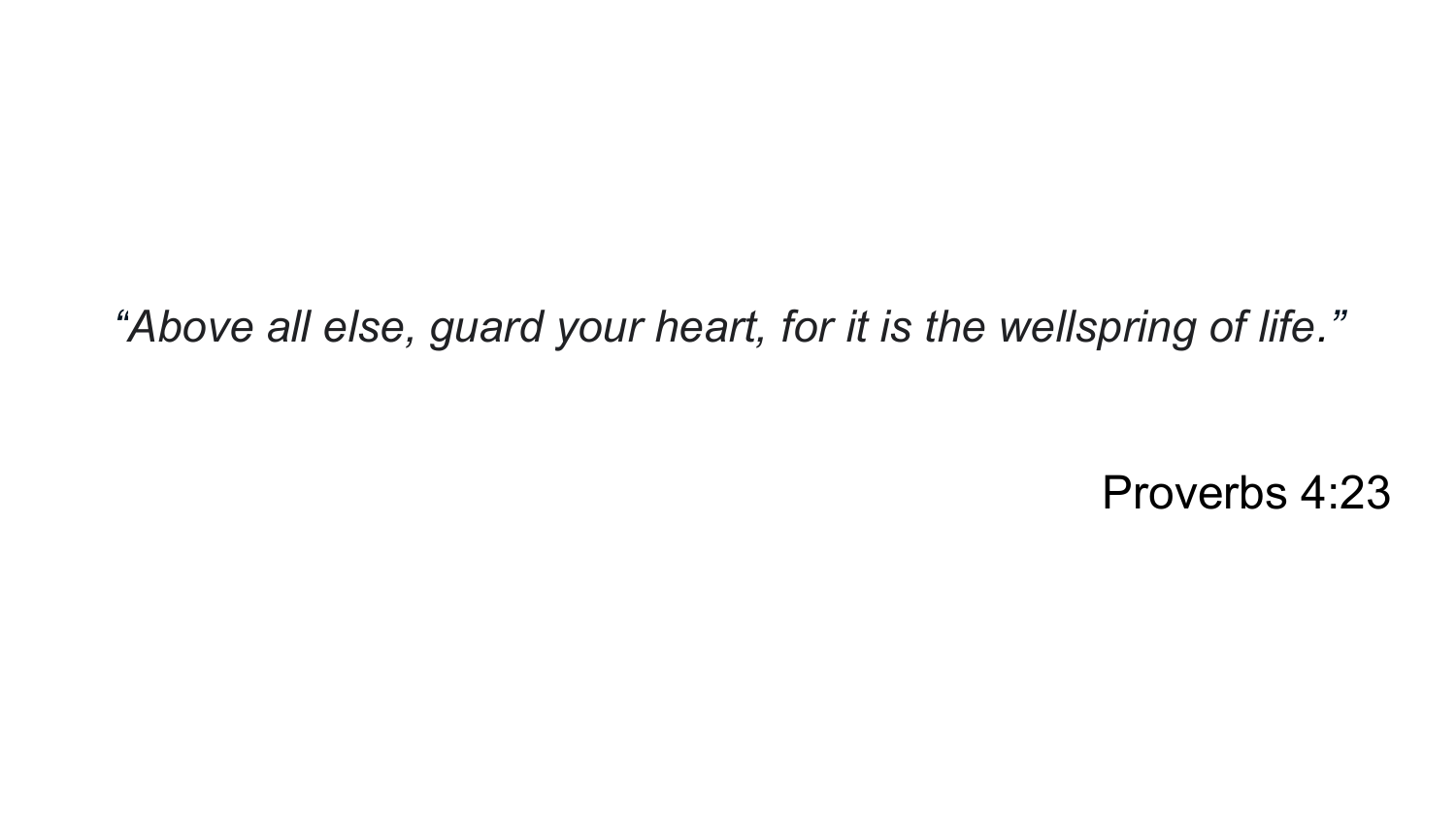*"The sacrifice you desire is a broken spirit. You will not reject a broken and repentant heart, O God."*

Psalm 51:17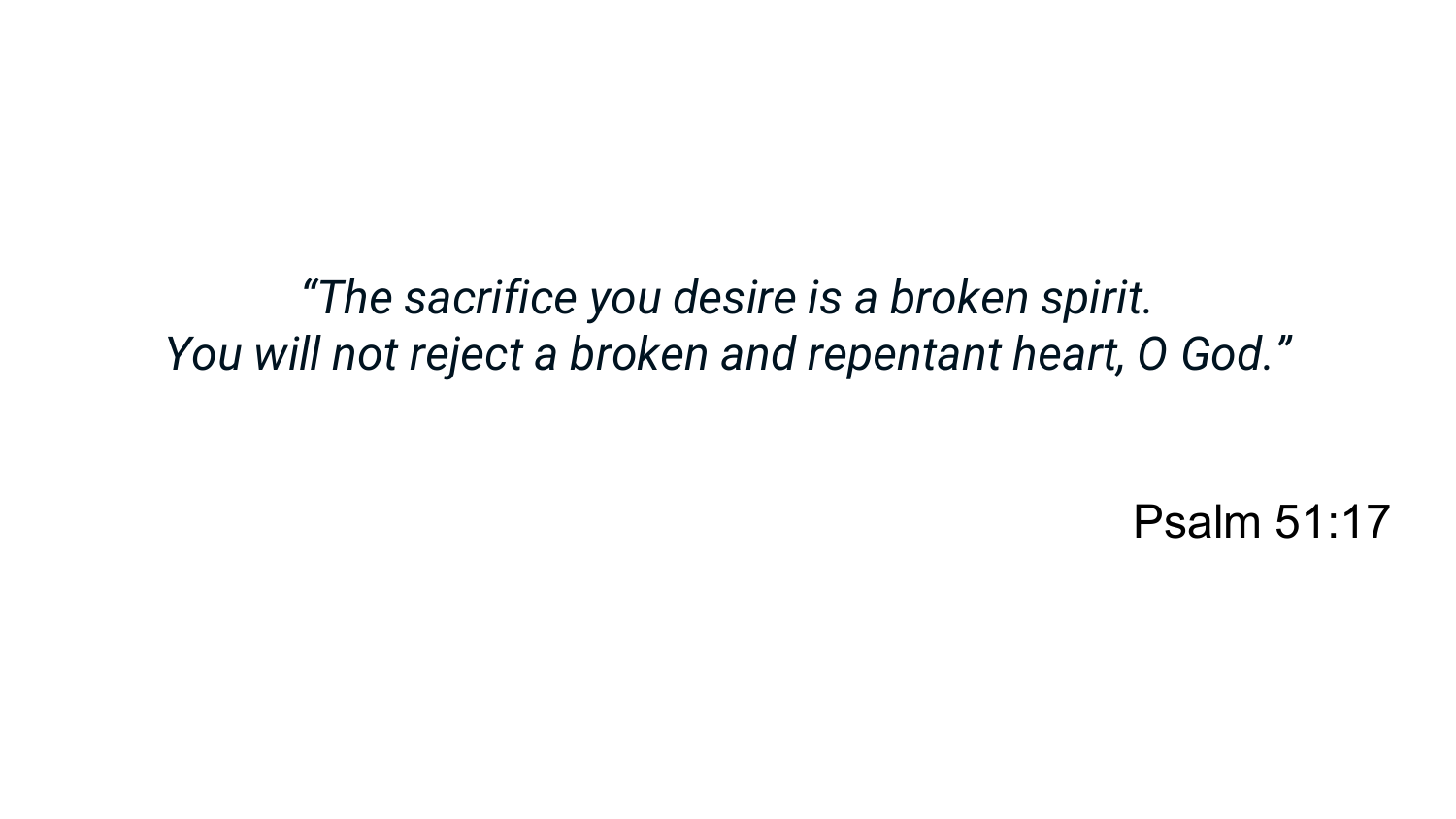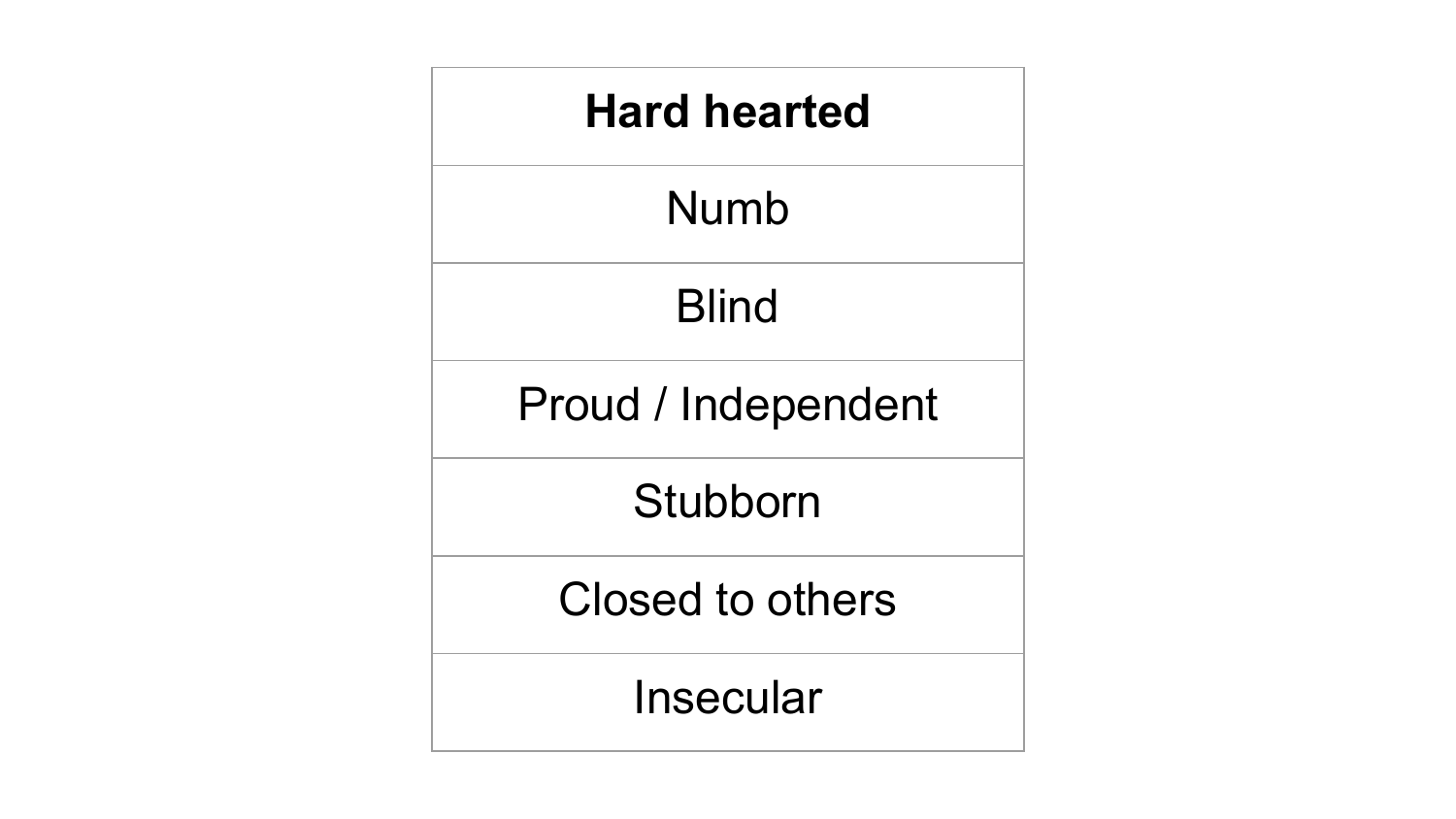